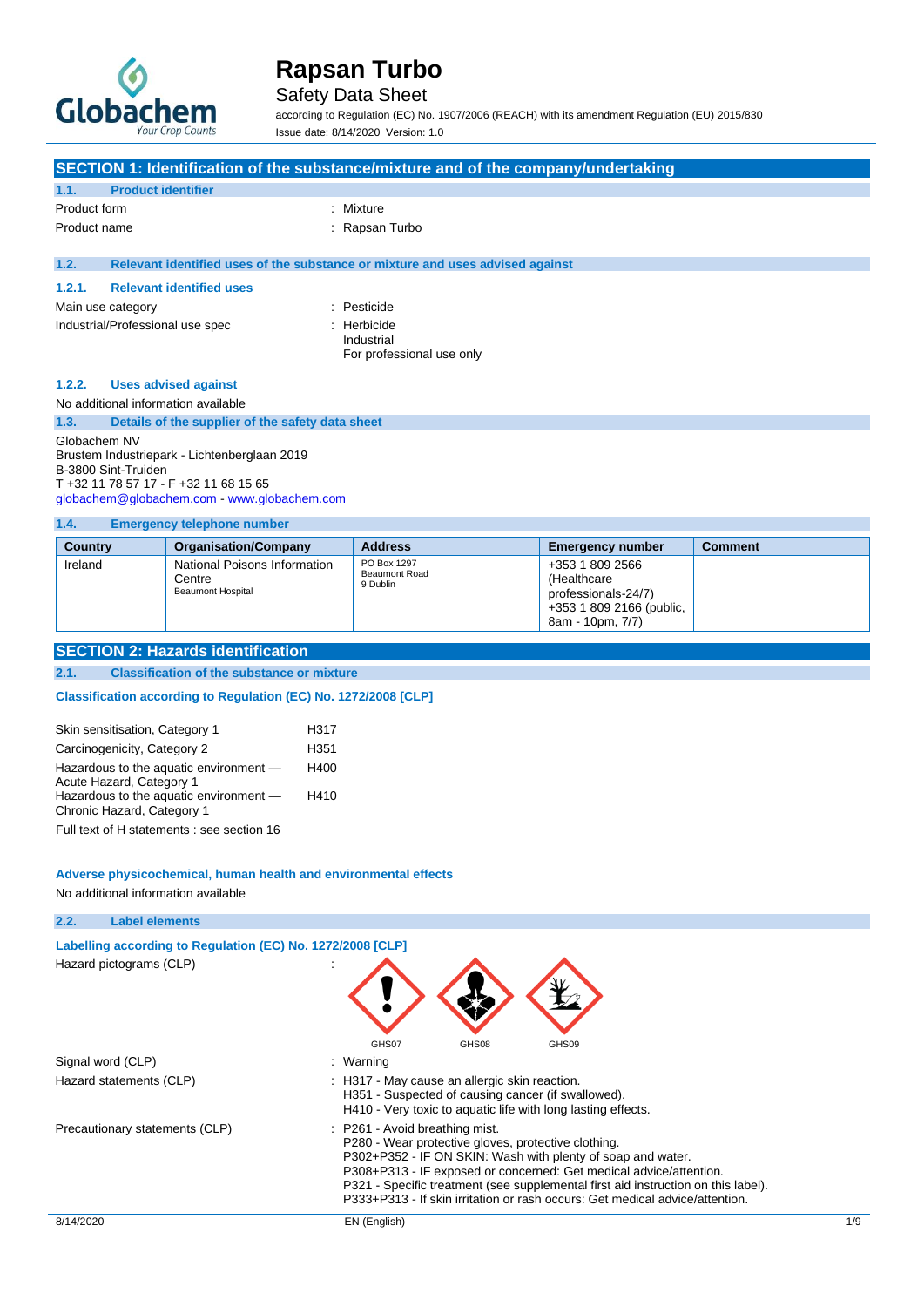## Safety Data Sheet

according to Regulation (EC) No. 1907/2006 (REACH) with its amendment Regulation (EU) 2015/830

Quinmerac (CAS-No.) 90717-03-6

|                | P363 - Wash contaminated clothing before reuse.<br>P405 - Store locked up.<br>P501 - Dispose of contents and container to a licensed hazardous-waste disposal contractor or<br>collection site except for empty clean containers which can be disposed of as non-hazardous<br>waste. |
|----------------|--------------------------------------------------------------------------------------------------------------------------------------------------------------------------------------------------------------------------------------------------------------------------------------|
| EUH-statements | : EUH208 - Contains Metazachlor. May produce an allergic reaction.<br>EUH401 - To avoid risks to human health and the environment, comply with the instructions for<br>use.                                                                                                          |

### **2.3. Other hazards**

**SECTION 3: Composition/information on ingredients**

PBT: not relevant – no registration required vPvB: not relevant – no registration required

|                | <b>SECTION 3: COMPOSITION/INTO/MATION ON INGREGIENTS</b> |                           |                  |                                                                                     |
|----------------|----------------------------------------------------------|---------------------------|------------------|-------------------------------------------------------------------------------------|
| 3.1.           | <b>Substances</b>                                        |                           |                  |                                                                                     |
| Not applicable |                                                          |                           |                  |                                                                                     |
| 3.2.           | <b>Mixtures</b>                                          |                           |                  |                                                                                     |
| <b>Name</b>    |                                                          | <b>Product identifier</b> | Conc.<br>(% w/w) | <b>Classification according to</b><br><b>Regulation (EC) No.</b><br>1272/2008 [CLP] |
| Metazachlor    |                                                          | (CAS-No.) 67129-08-2      | 32.61            | Skin Sens. 1B, H317                                                                 |

(EC-No.) 266-583-0 (EC Index-No.) 616-205-00-9

(EC-No.) 402-790-6

| Full text of H-statements: see section 16 |  |
|-------------------------------------------|--|

| <b>SECTION 4: First aid measures</b>                                        |                                                                                                                                                                        |
|-----------------------------------------------------------------------------|------------------------------------------------------------------------------------------------------------------------------------------------------------------------|
| <b>Description of first aid measures</b><br>4.1.                            |                                                                                                                                                                        |
| First-aid measures general                                                  | Never give anything by mouth to an unconscious person. If you feel unwell, seek medical<br>advice (show the label where possible).                                     |
| First-aid measures after inhalation                                         | : Allow affected person to breathe fresh air. Allow the victim to rest.                                                                                                |
| First-aid measures after skin contact                                       | Remove affected clothing and wash all exposed skin area with mild soap and water, followed<br>by warm water rinse.                                                     |
| First-aid measures after eye contact                                        | Rinse immediately with plenty of water. Obtain medical attention if pain, blinking or redness<br>persists.                                                             |
| First-aid measures after ingestion                                          | : Rinse mouth. Do NOT induce vomiting. Obtain emergency medical attention.                                                                                             |
| 4.2.<br>Most important symptoms and effects, both acute and delayed         |                                                                                                                                                                        |
| Symptoms/effects                                                            | : Not expected to present a significant hazard under anticipated conditions of normal use.                                                                             |
| 4.3.                                                                        | Indication of any immediate medical attention and special treatment needed                                                                                             |
| No additional information available                                         |                                                                                                                                                                        |
| <b>SECTION 5: Firefighting measures</b>                                     |                                                                                                                                                                        |
|                                                                             |                                                                                                                                                                        |
| <b>Extinguishing media</b><br>5.1.                                          |                                                                                                                                                                        |
| Suitable extinguishing media                                                | : Foam. Dry powder. Carbon dioxide. Water spray. Sand.                                                                                                                 |
| Unsuitable extinguishing media                                              | : Do not use a heavy water stream.                                                                                                                                     |
| 5.2.<br>Special hazards arising from the substance or mixture               |                                                                                                                                                                        |
| No additional information available                                         |                                                                                                                                                                        |
| 5.3.<br><b>Advice for firefighters</b>                                      |                                                                                                                                                                        |
| Firefighting instructions                                                   | Use water spray or fog for cooling exposed containers. Exercise caution when fighting any<br>chemical fire. Prevent fire fighting water from entering the environment. |
| Protection during firefighting                                              | Do not enter fire area without proper protective equipment, including respiratory protection.                                                                          |
| <b>SECTION 6: Accidental release measures</b>                               |                                                                                                                                                                        |
| 6.1.<br>Personal precautions, protective equipment and emergency procedures |                                                                                                                                                                        |
| 6.1.1.<br>For non-emergency personnel                                       |                                                                                                                                                                        |

Carc. 2, H351

10.87 | Aquatic Chronic 3, H412

Aquatic Acute 1, H400 (M=100) Aquatic Chronic 1, H410 (M=100)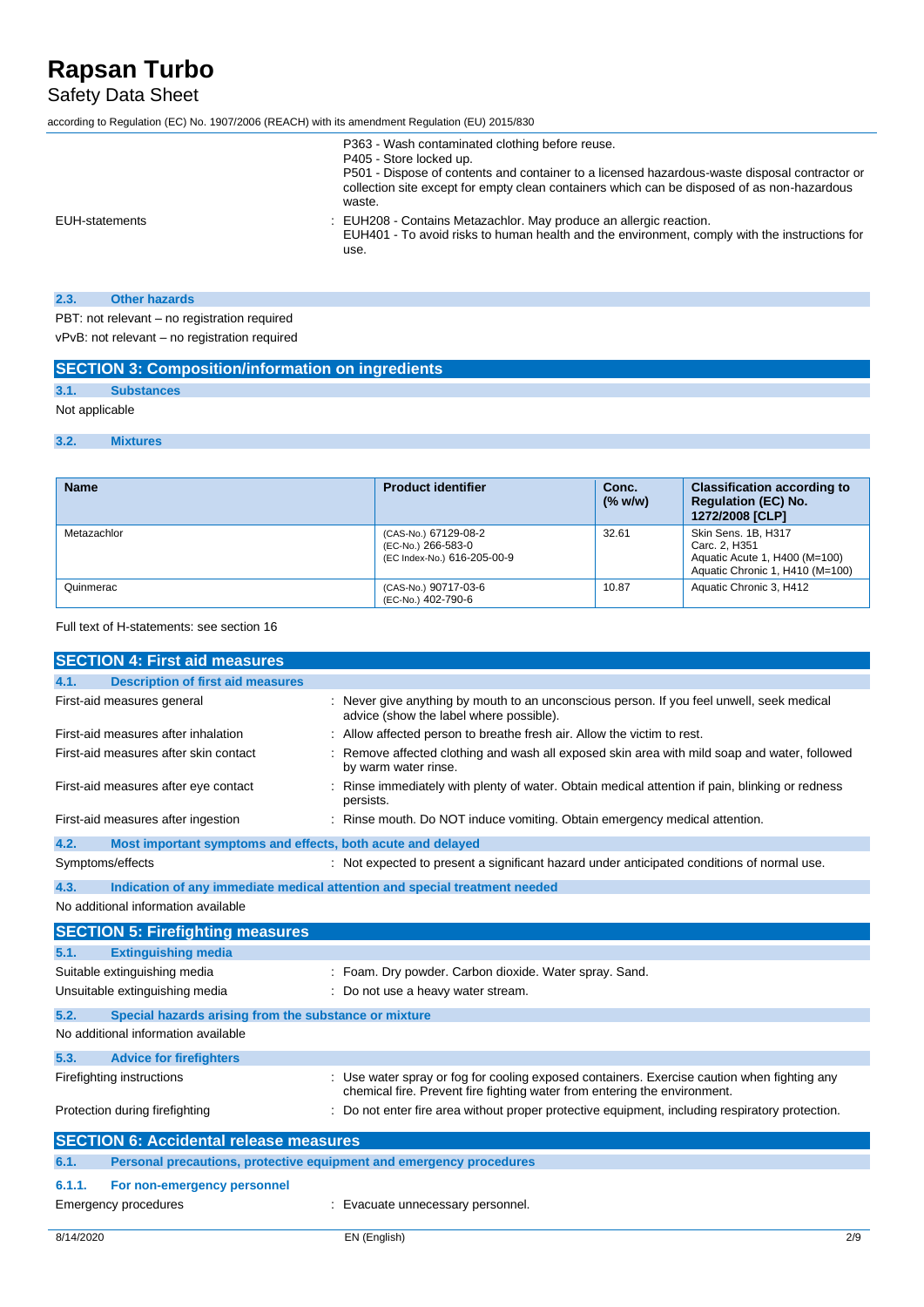## Safety Data Sheet

according to Regulation (EC) No. 1907/2006 (REACH) with its amendment Regulation (EU) 2015/830

|        | according to Regulation (EC) No. 1907/2006 (REACH) with its amendment Regulation (EU) 2015/830. |                                                                                                                                                                                                      |
|--------|-------------------------------------------------------------------------------------------------|------------------------------------------------------------------------------------------------------------------------------------------------------------------------------------------------------|
| 6.1.2. | For emergency responders                                                                        |                                                                                                                                                                                                      |
|        | Protective equipment                                                                            | Equip cleanup crew with proper protection.                                                                                                                                                           |
|        | <b>Emergency procedures</b>                                                                     | : Ventilate area.                                                                                                                                                                                    |
| 6.2.   | <b>Environmental precautions</b>                                                                |                                                                                                                                                                                                      |
|        |                                                                                                 | Prevent entry to sewers and public waters. Notify authorities if liquid enters sewers or public waters.                                                                                              |
| 6.3.   | Methods and material for containment and cleaning up                                            |                                                                                                                                                                                                      |
|        | Methods for cleaning up                                                                         | : Soak up spills with inert solids, such as clay or diatomaceous earth as soon as possible. Collect<br>spillage. Store away from other materials.                                                    |
| 6.4.   | <b>Reference to other sections</b>                                                              |                                                                                                                                                                                                      |
|        | See Heading 8. Exposure controls and personal protection.                                       |                                                                                                                                                                                                      |
|        | <b>SECTION 7: Handling and storage</b>                                                          |                                                                                                                                                                                                      |
| 7.1.   | <b>Precautions for safe handling</b>                                                            |                                                                                                                                                                                                      |
|        | Precautions for safe handling                                                                   | Wash hands and other exposed areas with mild soap and water before eating, drinking or<br>smoking and when leaving work. Provide good ventilation in process area to prevent formation<br>of vapour. |
| 7.2.   | Conditions for safe storage, including any incompatibilities                                    |                                                                                                                                                                                                      |
|        | Storage conditions                                                                              | Keep only in the original container in a cool, well ventilated place away from : Keep container<br>closed when not in use.                                                                           |
|        | Incompatible products                                                                           | Strong bases. Strong acids.                                                                                                                                                                          |
|        | Incompatible materials                                                                          | Sources of ignition. Direct sunlight.                                                                                                                                                                |
|        | Storage temperature                                                                             | $\therefore$ 4°C bis 35°C.                                                                                                                                                                           |
| 7.3.   | <b>Specific end use(s)</b>                                                                      |                                                                                                                                                                                                      |
|        |                                                                                                 |                                                                                                                                                                                                      |

No additional information available

|      | <b>SECTION 8: Exposure controls/personal protection</b> |
|------|---------------------------------------------------------|
| 8.1. | <b>Control parameters</b>                               |
|      | No additional information available                     |

#### **8.2. Exposure controls**

### **Personal protective equipment:**

Avoid all unnecessary exposure.

#### **Hand protection:**

Wear protective gloves.

### **Eye protection:**

Chemical goggles or safety glasses

### **Respiratory protection:**

Wear appropriate mask

#### **Other information:**

Do not eat, drink or smoke during use.

| <b>SECTION 9: Physical and chemical properties</b>            |                                   |  |
|---------------------------------------------------------------|-----------------------------------|--|
| Information on basic physical and chemical properties<br>9.1. |                                   |  |
| Physical state                                                | $:$ Liquid                        |  |
| Colour                                                        | : white.                          |  |
| Odour                                                         | : slight. Fruity. characteristic. |  |
| Odour threshold                                               | : No data available               |  |
| рH                                                            | : No data available               |  |
| pH solution                                                   | $\therefore$ 3 – 5                |  |
| Relative evaporation rate (butylacetate=1)                    | : No data available               |  |
| Melting point                                                 | : No data available               |  |
| Freezing point                                                | : No data available               |  |
| Boiling point                                                 | : No data available               |  |
| Flash point                                                   | : $>100^{\circ}$ C                |  |
|                                                               |                                   |  |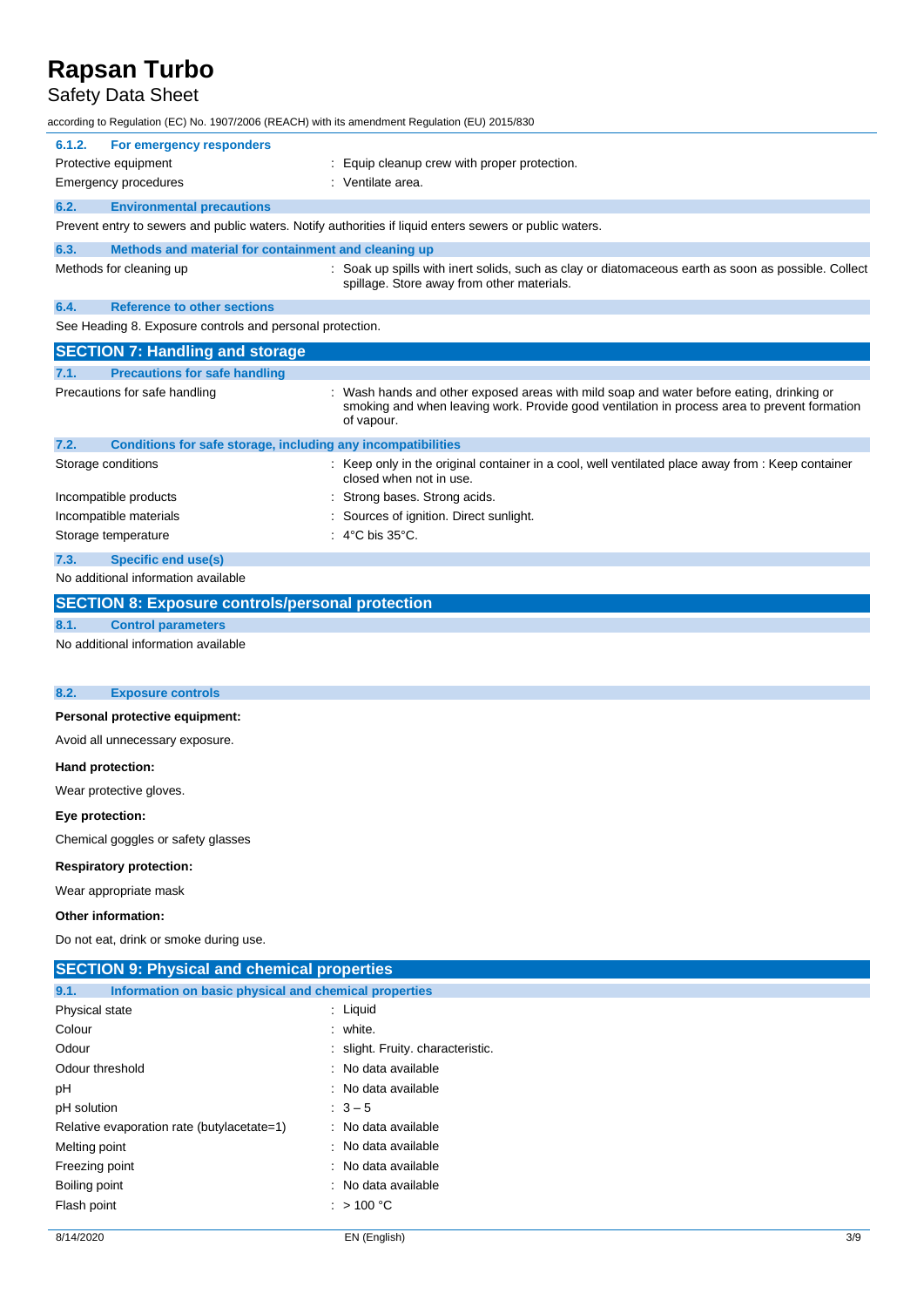## Safety Data Sheet

according to Regulation (EC) No. 1907/2006 (REACH) with its amendment Regulation (EU) 2015/830

| Auto-ignition temperature                       | : No data available                                |
|-------------------------------------------------|----------------------------------------------------|
| Decomposition temperature                       | $\therefore$ No data available                     |
| Flammability (solid, gas)                       | $:$ Non flammable.                                 |
| Vapour pressure                                 | $\therefore$ Ca. 23 hPa                            |
| Relative vapour density at 20 °C                | $\therefore$ No data available                     |
| Relative density                                | : No data available                                |
| Density                                         | $: 1.15$ g/ml                                      |
| Solubility                                      | $\therefore$ No data available                     |
| Partition coefficient n-octanol/water (Log Pow) | : No data available                                |
| Viscosity, kinematic                            | : No data available                                |
| Viscosity, dynamic                              | : 74 mPa s                                         |
| Explosive properties                            | : Product is not explosive.                        |
| Oxidising properties                            | : Non oxidizing material according to EC criteria. |
| <b>Explosive limits</b>                         | : No data available                                |

### **9.2. Other information**

No additional information available

|                                                      | <b>SECTION 10: Stability and reactivity</b> |  |
|------------------------------------------------------|---------------------------------------------|--|
| 10.1.                                                | <b>Reactivity</b>                           |  |
|                                                      | No additional information available         |  |
| 10.2.                                                | <b>Chemical stability</b>                   |  |
| Not established.                                     |                                             |  |
| 10.3.                                                | <b>Possibility of hazardous reactions</b>   |  |
| Not established.                                     |                                             |  |
| 10.4.                                                | <b>Conditions to avoid</b>                  |  |
| Direct sunlight. Extremely high or low temperatures. |                                             |  |
| 10.5.                                                | <b>Incompatible materials</b>               |  |
|                                                      | Strong acids. Strong bases.                 |  |
| 10.6.                                                | <b>Hazardous decomposition products</b>     |  |
|                                                      | fume. Carbon monoxide. Carbon dioxide.      |  |

| <b>SECTION 11: Toxicological information</b>  |                                                                  |
|-----------------------------------------------|------------------------------------------------------------------|
| Information on toxicological effects<br>11.1. |                                                                  |
| Acute toxicity (oral)                         | Not classified                                                   |
| Acute toxicity (dermal)                       | Not classified                                                   |
| Acute toxicity (inhalation)                   | Not classified                                                   |
| <b>Rapsan Turbo</b>                           |                                                                  |
| LD50 oral rat                                 | > 2000 mg/kg                                                     |
| LD50 dermal rat                               | > 2000 mg/kg                                                     |
| LC50 inhalation rat (mg/l)                    | $> 5.7$ mg/l/4h                                                  |
| Quinmerac (90717-03-6)                        |                                                                  |
| LD50 oral rat                                 | > 5000 mg/kg bodyweight                                          |
| LD50 dermal rat                               | > 2000 mg/kg bodyweight                                          |
| LC50 inhalation rat (mg/l)                    | $> 5.4$ mg/l/4h                                                  |
| Metazachlor (67129-08-2)                      |                                                                  |
| LD50 oral rat                                 | > 2000 mg/kg bodyweight                                          |
| LD50 dermal rat                               | > 2000 mg/kg bodyweight                                          |
| LC50 inhalation rat (mg/l)                    | $> 34.5$ mg/l/4h                                                 |
| Skin corrosion/irritation                     | Not classified                                                   |
| Additional information                        | Based on available data, the classification criteria are not met |
| Serious eye damage/irritation                 | Not classified                                                   |
| Additional information                        | Based on available data, the classification criteria are not met |
| Respiratory or skin sensitisation             | May cause an allergic skin reaction.                             |
| Additional information                        | Based on available data, the classification criteria are not met |
| Germ cell mutagenicity                        | Not classified                                                   |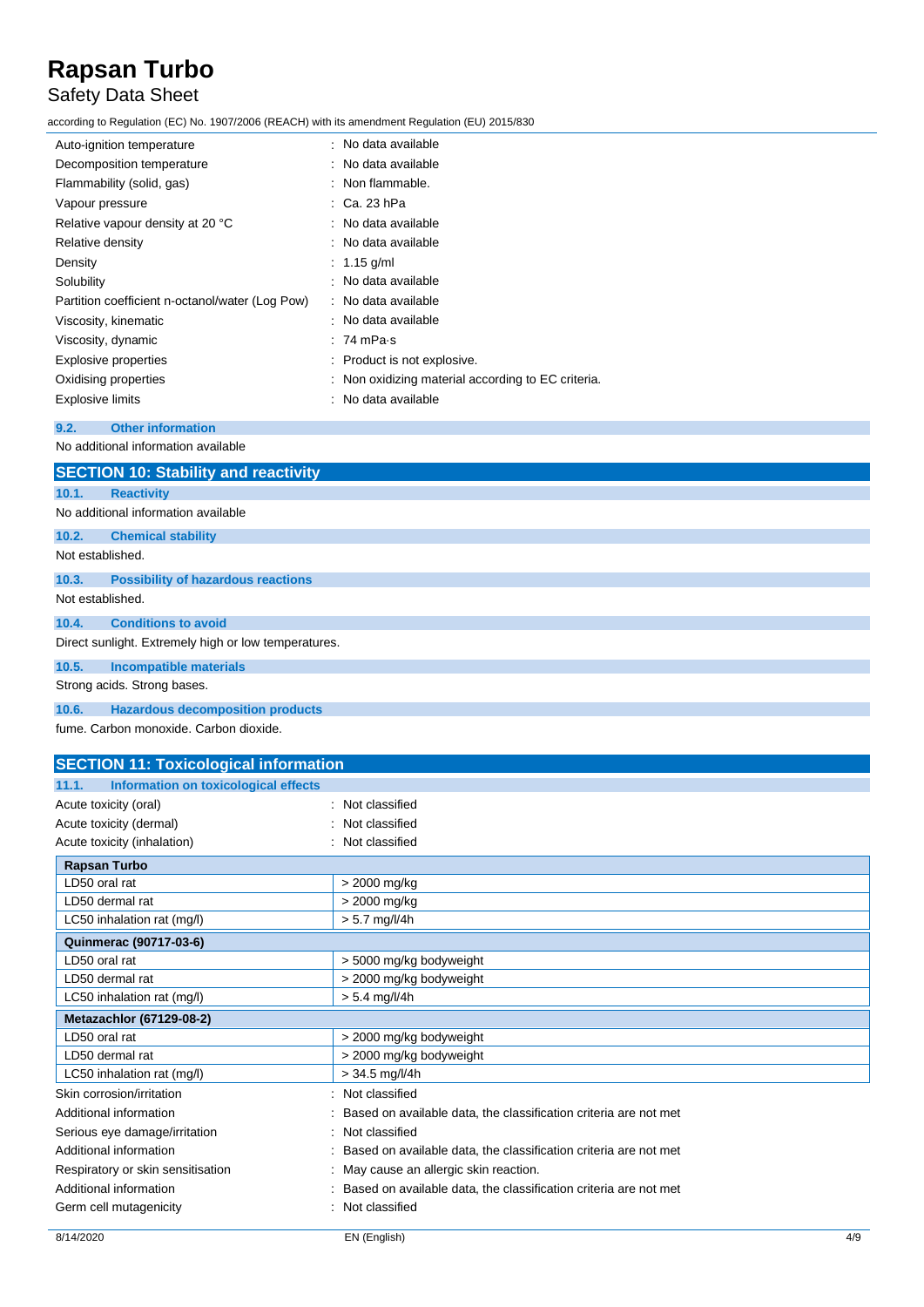## Safety Data Sheet

according to Regulation (EC) No. 1907/2006 (REACH) with its amendment Regulation (EU) 2015/830

| Additional information                     | : Based on available data, the classification criteria are not met |
|--------------------------------------------|--------------------------------------------------------------------|
| Carcinogenicity                            | : Suspected of causing cancer (if swallowed).                      |
| Additional information                     | : Based on available data, the classification criteria are not met |
| Reproductive toxicity                      | : Not classified                                                   |
| Additional information                     | : Based on available data, the classification criteria are not met |
| STOT-single exposure                       | : Not classified                                                   |
| Additional information                     | : Based on available data, the classification criteria are not met |
| STOT-repeated exposure                     | : Not classified                                                   |
| Additional information                     | Based on available data, the classification criteria are not met   |
| Aspiration hazard                          | : Not classified                                                   |
| Additional information                     | : Based on available data, the classification criteria are not met |
| <b>Rapsan Turbo</b>                        |                                                                    |
| Viscosity, kinematic                       | 64.348 mm <sup>2</sup> /s                                          |
| Detential advarge buman boolth effects and | . Beend on ovailable data the eleccification exiteria are not mot  |

| Potential adverse human health effects and |  |
|--------------------------------------------|--|
| symptoms                                   |  |

: Based on available data, the classification criteria are not met.

| : Very toxic to aquatic life.                            |
|----------------------------------------------------------|
| : Very toxic to aquatic life with long lasting effects.  |
|                                                          |
| $10 - 100$ mg/l (96 h) Oncorhynchys mykiss               |
| $10 - 100$ mg/l (48 h) Daphnia magna                     |
| < 1 mg/l (72h) Pseudokirchneriella subcapitata           |
|                                                          |
| > 100 mg/l Daphnia magna (48h static)                    |
| > 100 mg/l Anabena flos-aquae (72h static)               |
| > 100 mg/l Lemna gibba (7d static)                       |
|                                                          |
| 8.5 mg/l Oncorhynchus mykiss (96h static)                |
| 33 mg/l Daphnia magna (48 h static)                      |
| 0.0318 mg/l Pseudokirchneriella subcapitata (72h static) |
|                                                          |

| <b>Persistence and degradability</b><br>12.2. |  |
|-----------------------------------------------|--|
|-----------------------------------------------|--|

| <b>Rapsan Turbo</b>                             |                                                         |
|-------------------------------------------------|---------------------------------------------------------|
| Persistence and degradability                   | Not established.                                        |
| Quinmerac (90717-03-6)                          |                                                         |
| Persistence and degradability                   | May cause long-term adverse effects in the environment. |
| <b>Metazachlor (67129-08-2)</b>                 |                                                         |
| Persistence and degradability                   | Not established.                                        |
| <b>Bioaccumulative potential</b><br>12.3.       |                                                         |
| <b>Rapsan Turbo</b>                             |                                                         |
| Bioaccumulative potential                       | Not established.                                        |
| Quinmerac (90717-03-6)                          |                                                         |
| Partition coefficient n-octanol/water (Log Pow) | $-1.41$                                                 |
| Bioaccumulative potential                       | Not established.                                        |
| <b>Metazachlor (67129-08-2)</b>                 |                                                         |
| Partition coefficient n-octanol/water (Log Pow) | 2.5                                                     |
| Bioaccumulative potential                       | Not established.                                        |
| 12.4.<br><b>Mobility in soil</b>                |                                                         |

No additional information available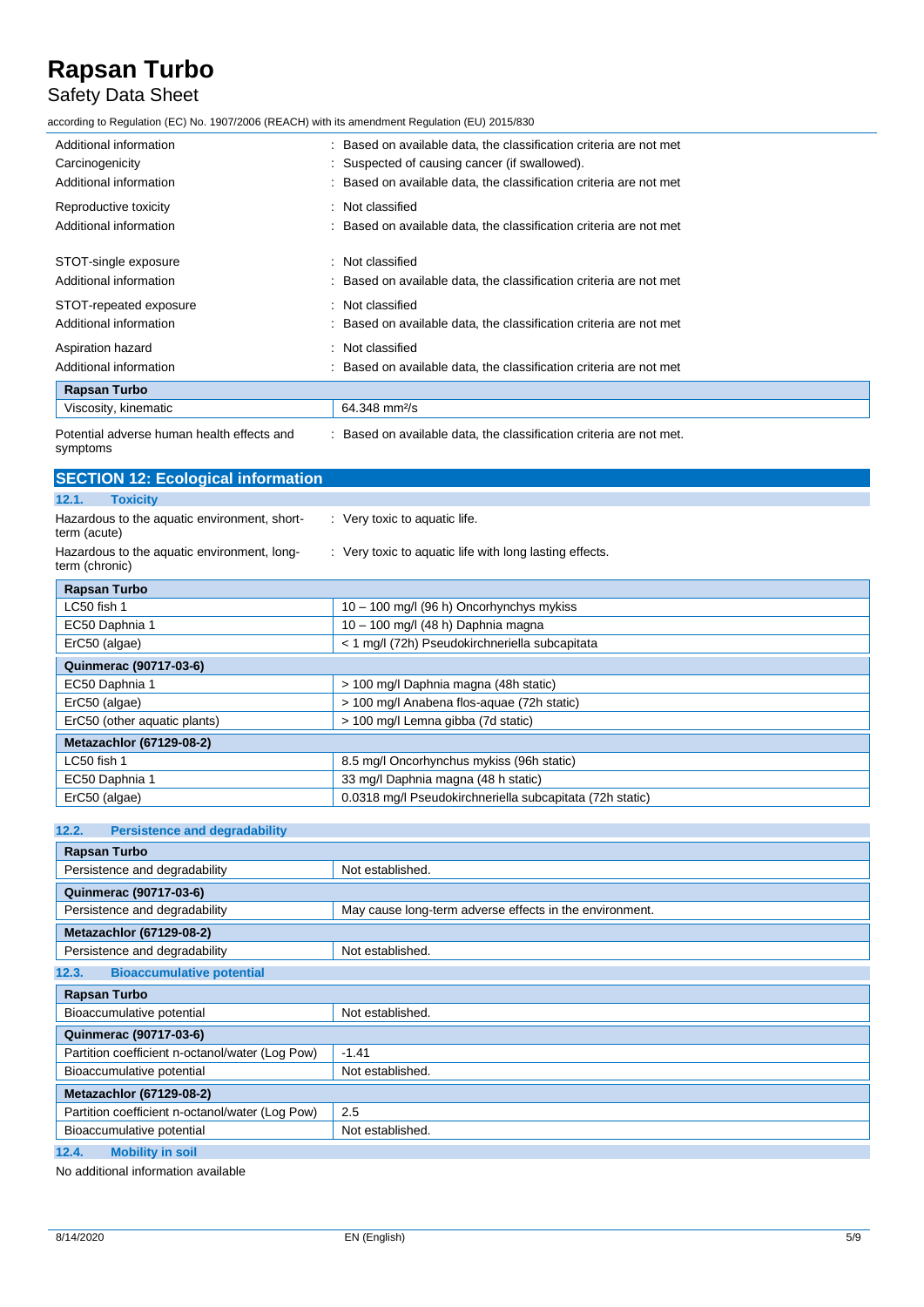## Safety Data Sheet

according to Regulation (EC) No. 1907/2006 (REACH) with its amendment Regulation (EU) 2015/830

| 12.5.<br><b>Results of PBT and vPvB assessment</b> |                                                                                                                            |
|----------------------------------------------------|----------------------------------------------------------------------------------------------------------------------------|
| <b>Rapsan Turbo</b>                                |                                                                                                                            |
| PBT: not relevant - no registration required       |                                                                                                                            |
| vPvB: not relevant – no registration required      |                                                                                                                            |
| 12.6.<br><b>Other adverse effects</b>              |                                                                                                                            |
| Additional information                             | : Avoid release to the environment.                                                                                        |
|                                                    |                                                                                                                            |
| <b>SECTION 13: Disposal considerations</b>         |                                                                                                                            |
| 13.1.<br><b>Waste treatment methods</b>            |                                                                                                                            |
| Product/Packaging disposal recommendations         | : Dispose in a safe manner in accordance with local/national regulations.<br>: Avoid release to the environment.           |
| Ecology - waste materials                          |                                                                                                                            |
| <b>SECTION 14: Transport information</b>           |                                                                                                                            |
| In accordance with ADN / ADR / IATA / IMDG / RID   |                                                                                                                            |
| 14.1.<br><b>UN number</b>                          |                                                                                                                            |
| UN-No. (ADR)                                       | : 3082                                                                                                                     |
| UN-No. (IMDG)                                      | : 3082                                                                                                                     |
| UN-No. (IATA)                                      | : 3082                                                                                                                     |
| UN-No. (ADN)                                       | : 3082                                                                                                                     |
| UN-No. (RID)                                       | : 3082                                                                                                                     |
| 14.2.<br><b>UN proper shipping name</b>            |                                                                                                                            |
| Proper Shipping Name (ADR)                         | : ENVIRONMENTALLY HAZARDOUS SUBSTANCE, LIQUID, N.O.S. (metazachlor quinmerac                                               |
|                                                    | mixture)                                                                                                                   |
| Proper Shipping Name (IMDG)                        | : ENVIRONMENTALLY HAZARDOUS SUBSTANCE, LIQUID, N.O.S. (metazachlor quinmerac<br>mixture)                                   |
| Proper Shipping Name (IATA)                        | : Environmentally hazardous substance, liquid, n.o.s. (metazachlor quinmerac mixture)                                      |
| Proper Shipping Name (ADN)                         | ENVIRONMENTALLY HAZARDOUS SUBSTANCE, LIQUID, N.O.S. (metazachlor quinmerac<br>mixture)                                     |
| Proper Shipping Name (RID)                         | : ENVIRONMENTALLY HAZARDOUS SUBSTANCE, LIQUID, N.O.S. (metazachlor quinmerac<br>mixture)                                   |
| Transport document description (ADR)               | : UN 3082 ENVIRONMENTALLY HAZARDOUS SUBSTANCE, LIQUID, N.O.S. (metazachlor<br>quinmerac mixture), 9, III, (-)              |
| Transport document description (IMDG)              | : UN 3082 ENVIRONMENTALLY HAZARDOUS SUBSTANCE, LIQUID, N.O.S. (metazachlor<br>quinmerac mixture), 9, III, MARINE POLLUTANT |
| Transport document description (IATA)              | : UN 3082 Environmentally hazardous substance, liquid, n.o.s. (metazachlor quinmerac mixture),<br>9. III                   |
| Transport document description (ADN)               | : UN 3082 ENVIRONMENTALLY HAZARDOUS SUBSTANCE, LIQUID, N.O.S. (metazachlor<br>quinmerac mixture), 9, III                   |
| Transport document description (RID)               | : UN 3082 ENVIRONMENTALLY HAZARDOUS SUBSTANCE, LIQUID, N.O.S. (metazachlor<br>quinmerac mixture), 9, III                   |
| 14.3.<br><b>Transport hazard class(es)</b>         |                                                                                                                            |
| <b>ADR</b>                                         |                                                                                                                            |
| Transport hazard class(es) (ADR)                   | $\cdot$ 9                                                                                                                  |
| Danger labels (ADR)                                | $\cdot$ 9                                                                                                                  |



| <b>IMDG</b>                       |    |
|-----------------------------------|----|
| Transport hazard class(es) (IMDG) | -9 |
| Danger labels (IMDG)              | -9 |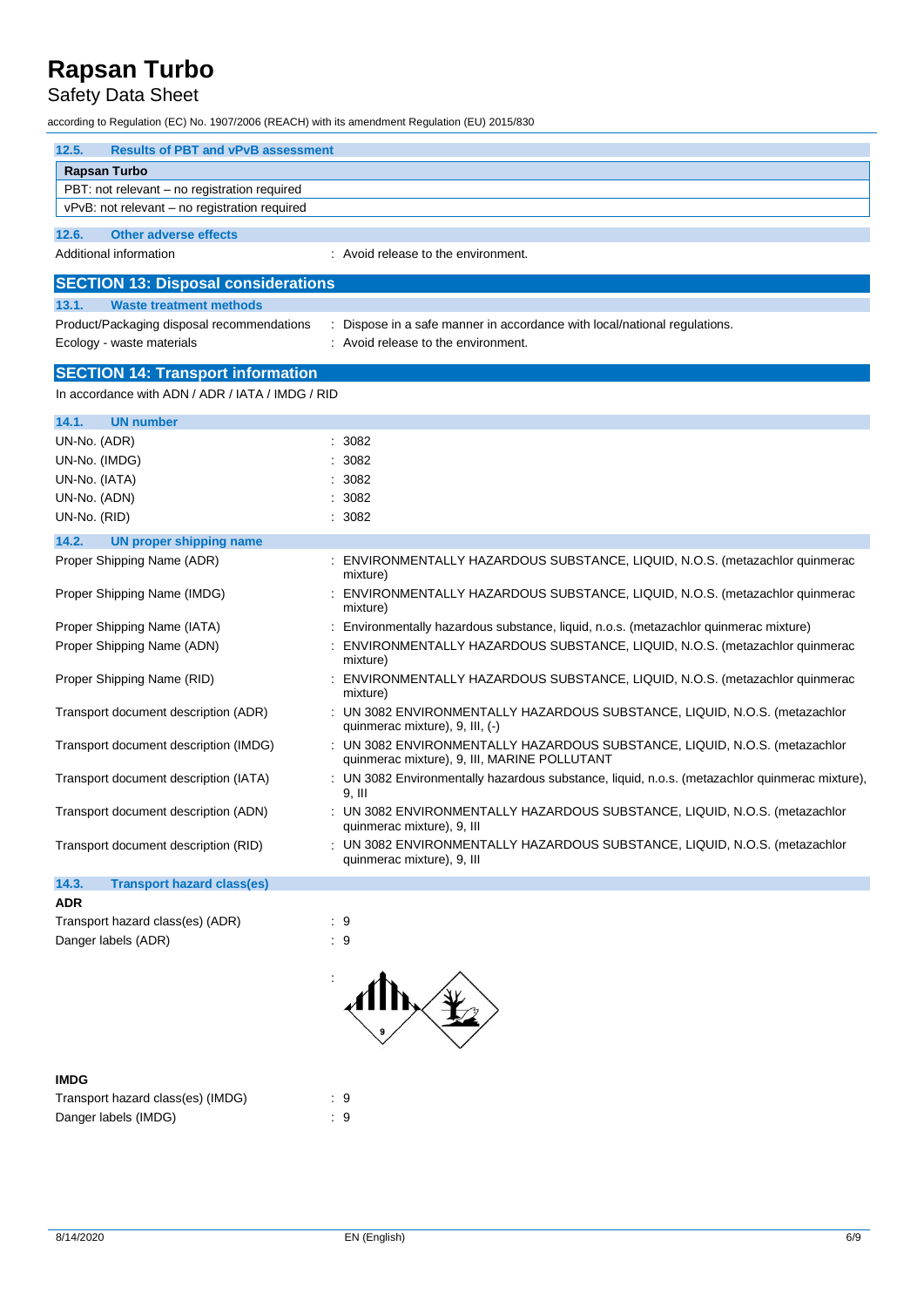## Safety Data Sheet

according to Regulation (EC) No. 1907/2006 (REACH) with its amendment Regulation (EU) 2015/830



### **IATA**

Transport hazard class(es) (IATA) : 9 Danger labels (IATA) : 9



:

:





Transport hazard class(es) (ADN) : 9 Danger labels (ADN)  $\qquad \qquad$  : 9



| Transport hazard class(es) (RID) | . 9 |  |
|----------------------------------|-----|--|
| Danger labels (RID)              | . 9 |  |



| 14.4.<br><b>Packing group</b>         |                                          |
|---------------------------------------|------------------------------------------|
| Packing group (ADR)                   | : III                                    |
| Packing group (IMDG)                  | ÷ III                                    |
| Packing group (IATA)                  | ÷ III                                    |
| Packing group (ADN)                   | : III                                    |
| Packing group (RID)                   | : III                                    |
| <b>Environmental hazards</b><br>14.5. |                                          |
| Dangerous for the environment         | : Yes                                    |
| Marine pollutant                      | : Yes                                    |
| Other information                     | : No supplementary information available |
|                                       |                                          |

#### $14.6.$ **14.6. Special precautions for user**

| - Overland transport                                         |                           |  |
|--------------------------------------------------------------|---------------------------|--|
| Classification code (ADR)                                    | : M6                      |  |
| Special provisions (ADR)                                     | : 274, 335, 375, 601      |  |
| Limited quantities (ADR)                                     | : 51                      |  |
| Excepted quantities (ADR)                                    | : E1                      |  |
| Packing instructions (ADR)                                   | : P001. IBC03. LP01. R001 |  |
| Special packing provisions (ADR)                             | $\therefore$ PP1          |  |
| Mixed packing provisions (ADR)                               | : MP19                    |  |
| Portable tank and bulk container instructions<br>(ADR)       | : T4                      |  |
| Portable tank and bulk container special<br>provisions (ADR) | $\therefore$ TP1. TP29    |  |
|                                                              |                           |  |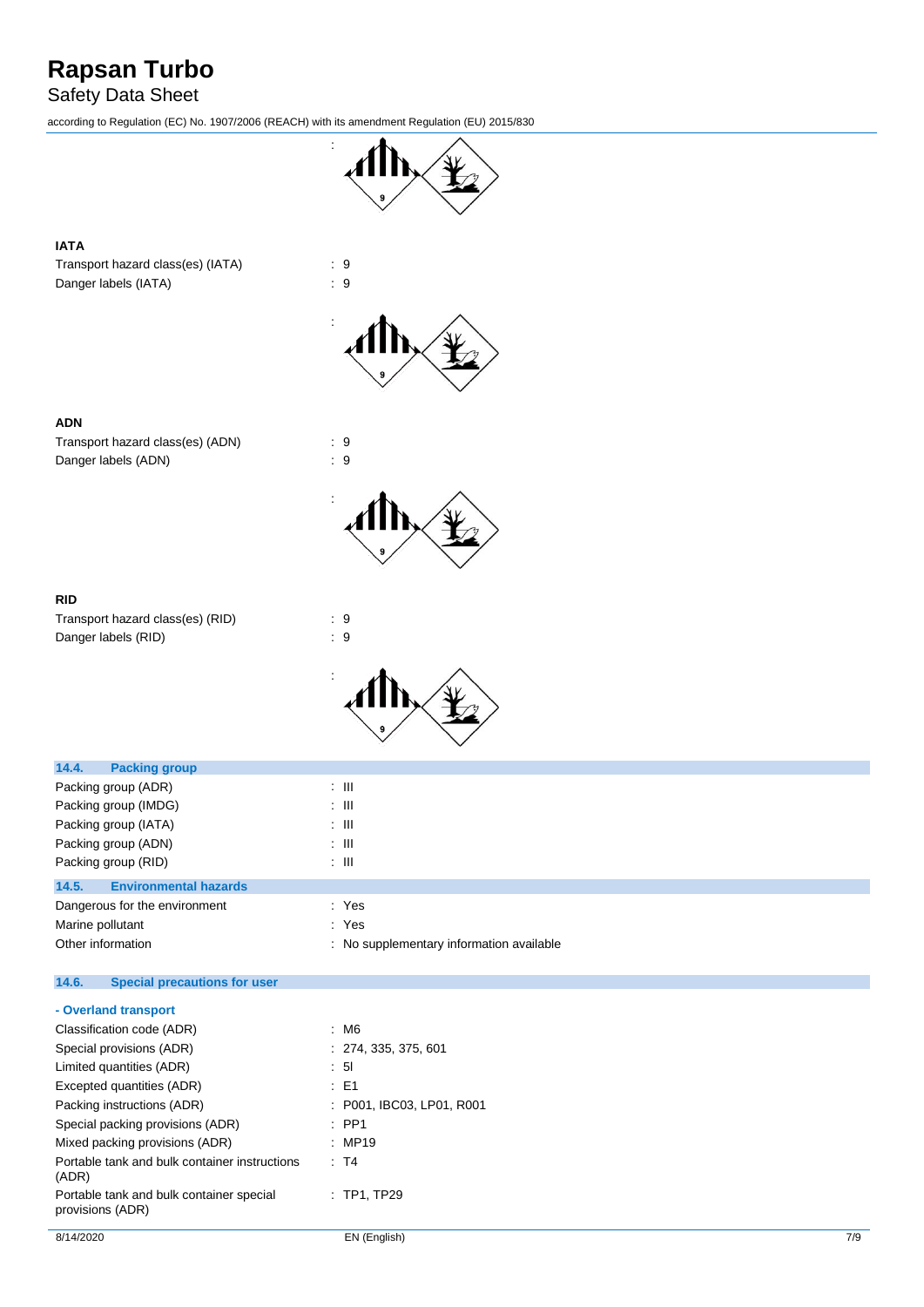## Safety Data Sheet

according to Regulation (EC) No. 1907/2006 (REACH) with its amendment Regulation (EU) 2015/830

| Tank code (ADR)                                                            | : LGBV                  |
|----------------------------------------------------------------------------|-------------------------|
| Vehicle for tank carriage                                                  | AT                      |
| Transport category (ADR)                                                   | 3                       |
| Special provisions for carriage - Packages<br>(ADR)                        | : V12                   |
| Special provisions for carriage - Loading,<br>unloading and handling (ADR) | CV <sub>13</sub>        |
| Hazard identification number (Kemler No.)                                  | 90<br>÷                 |
| Orange plates                                                              | <u>90</u>               |
|                                                                            |                         |
|                                                                            | 3082                    |
| Tunnel restriction code (ADR)                                              |                         |
| - Transport by sea                                                         |                         |
| Special provisions (IMDG)                                                  | : 274, 335, 969         |
| Limited quantities (IMDG)                                                  | : 5 L                   |
| Excepted quantities (IMDG)                                                 | E1                      |
| Packing instructions (IMDG)                                                | LP01, P001              |
| Special packing provisions (IMDG)                                          | PP <sub>1</sub>         |
| IBC packing instructions (IMDG)                                            | IBC03                   |
| Tank instructions (IMDG)                                                   | T4                      |
| Tank special provisions (IMDG)                                             | TP2, TP29               |
| EmS-No. (Fire)                                                             | F-A                     |
| EmS-No. (Spillage)                                                         | -S-F                    |
| Stowage category (IMDG)                                                    | A                       |
|                                                                            |                         |
| - Air transport                                                            | E1                      |
| PCA Excepted quantities (IATA)                                             |                         |
| PCA Limited quantities (IATA)                                              | Y964                    |
| PCA limited quantity max net quantity (IATA)                               | 30kgG                   |
| PCA packing instructions (IATA)                                            | 964                     |
| PCA max net quantity (IATA)                                                | 450L                    |
| CAO packing instructions (IATA)                                            | 964                     |
| CAO max net quantity (IATA)                                                | : 450L                  |
| Special provisions (IATA)                                                  | A97, A158, A197         |
| ERG code (IATA)                                                            | 9L                      |
| - Inland waterway transport                                                |                         |
| Classification code (ADN)                                                  | : M6                    |
| Special provisions (ADN)                                                   | 274, 335, 375, 601      |
| Limited quantities (ADN)                                                   | -5 L                    |
| Excepted quantities (ADN)                                                  | E1                      |
| Carriage permitted (ADN)                                                   | : T                     |
| Equipment required (ADN)                                                   | $:$ PP                  |
| Number of blue cones/lights (ADN)                                          | 0<br>t.                 |
| - Rail transport                                                           |                         |
| Classification code (RID)                                                  | : M6                    |
| Special provisions (RID)                                                   | 274, 335, 375, 601      |
| Excepted quantities (RID)                                                  | $\therefore$ E1         |
| Packing instructions (RID)                                                 | P001, IBC03, LP01, R001 |
| Special packing provisions (RID)                                           | PP1                     |
| Mixed packing provisions (RID)                                             | MP19                    |
| Portable tank and bulk container instructions                              | : T4                    |
| (RID)                                                                      |                         |
| Portable tank and bulk container special<br>provisions (RID)               | TP1, TP29               |
| Tank codes for RID tanks (RID)                                             | : LGBV                  |
| Transport category (RID)                                                   | 3<br>÷.                 |
|                                                                            |                         |